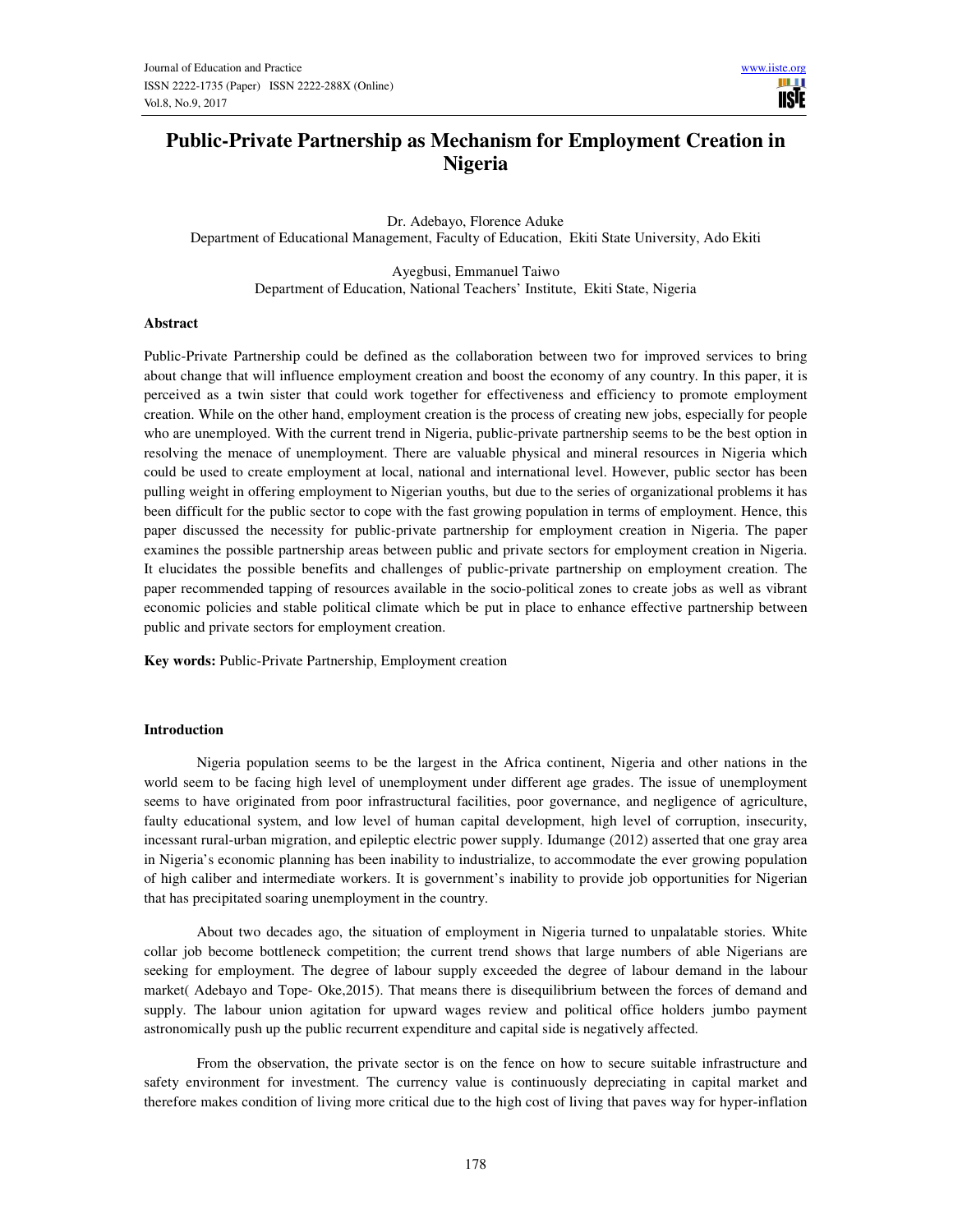economy, and high level of dependency ratio. Therefore, the unemployment trend needs to be addressed by diversifying the economy from oil to agriculture. Bokai (2006) is that agriculture is one of the bankable answer to unemployment problem. Hence, Liberian adopted agriculture and this turned around Liberia economy. Nigeria at local, state and national levels could adopt agriculture to reduce unemployment and improve its economy. Upon this background, the paper delved into PPP as mechanism for employment creation.

## **Concept of Public Private Partnerships (PPP) and Employment Creation**

 A public private partnership is a legally-binding contract between government and private sector for the provision of assets and the delivery of services that allocates responsibilities and business risks among the various partners. In a PPP arrangement, government remains actively involved throughout the project's life cycle. The private sector is responsible for the more commercial functions such as project design, construction, finance and operations(Wikipedia).

 PPP involves a contract between a public-sector authority and a private party, in which the private party provides a public service or project and assumes substantial financial, technical and operational risk in the project(Khanom, 2010). In some types of PPP, the cost of using the service is borne exclusively by the users of the service and not by the taxpayer. In other types (notably the private finance initiative), capital investment is made by the private sector on the strength of a contract with government to provide agreed services and the cost of providing the service is borne wholly or in part by the government. Government contributions to a PPP may also be in kind (notably the transfer of existing assets). In projects that are aimed at creating public goods like in the infrastructure sector, the government may provide a capital subsidy in the form of a one-time grant, so as to make it more attractive to the private investors. In some other cases, the government may support the project by providing revenue subsidies, including tax breaks or by providing guaranteed annual revenues for a fixed period. Employment creation is the process of creating new jobs, especially for people who are unemployed. Every activity of public –private partnership seem to yields employment opportunity for the job seekers.

Employment creation is the creation of providing new jobs especially for people who are unemployed. It is the process of providing own jobs. The process of making more paid jobs available to the job seekers (Muhammad, 2011). It is the process of anchoring programmes or project by the public or private sector in order to assist the citizens to get employment. Such intervention programmes in the history of Nigeria include:

- National Directorate of Employment(NDE) launched in 1986
- National Poverty Eradication Programme (NAPEP) launched in 2002
- National Economic Empowerment and Development Strategy (NEEDS) launched in 2004
- Youth Enterprise with Innovation in Nigeria (YouWin) launched in 2010
- Subsidy Reinvestment and Empowerment Programme (SURE-P) launched in 2012( Ajeyalemi, 2016).

 The America Job Creation Act of 2004 designed to benefit domestic manufacturers; multinational corporations as well as agriculture and energy sectors to enable them provide employment is in line with the intervention programmes of Nigeria government.Farayibi(2015) study revealed that private sectors generate employment opportunities than public sectors. He said that the informal sector in the country has the capacity to absorb all categories of workers irrespective of their level of education, and is a veritable tool for employment creation, income generation and poverty reduction in Nigeria .He posited that private sector has been generating technical work, transportation, farming, and serving business.

Okoye, (2003) opined that majority of youths are engage in private sectors activities as shop assistants, farm hands, clerical assistants, typist , stewards, cooks in the hotel and restaurants, in street trading and carvel labour. The private sector has been described as a major source of employment and income for the poor, seedbed of local entrepreneurship and a volatile instrument in the campaign to combat poverty and social extension (Akande&Akerele,2006 ).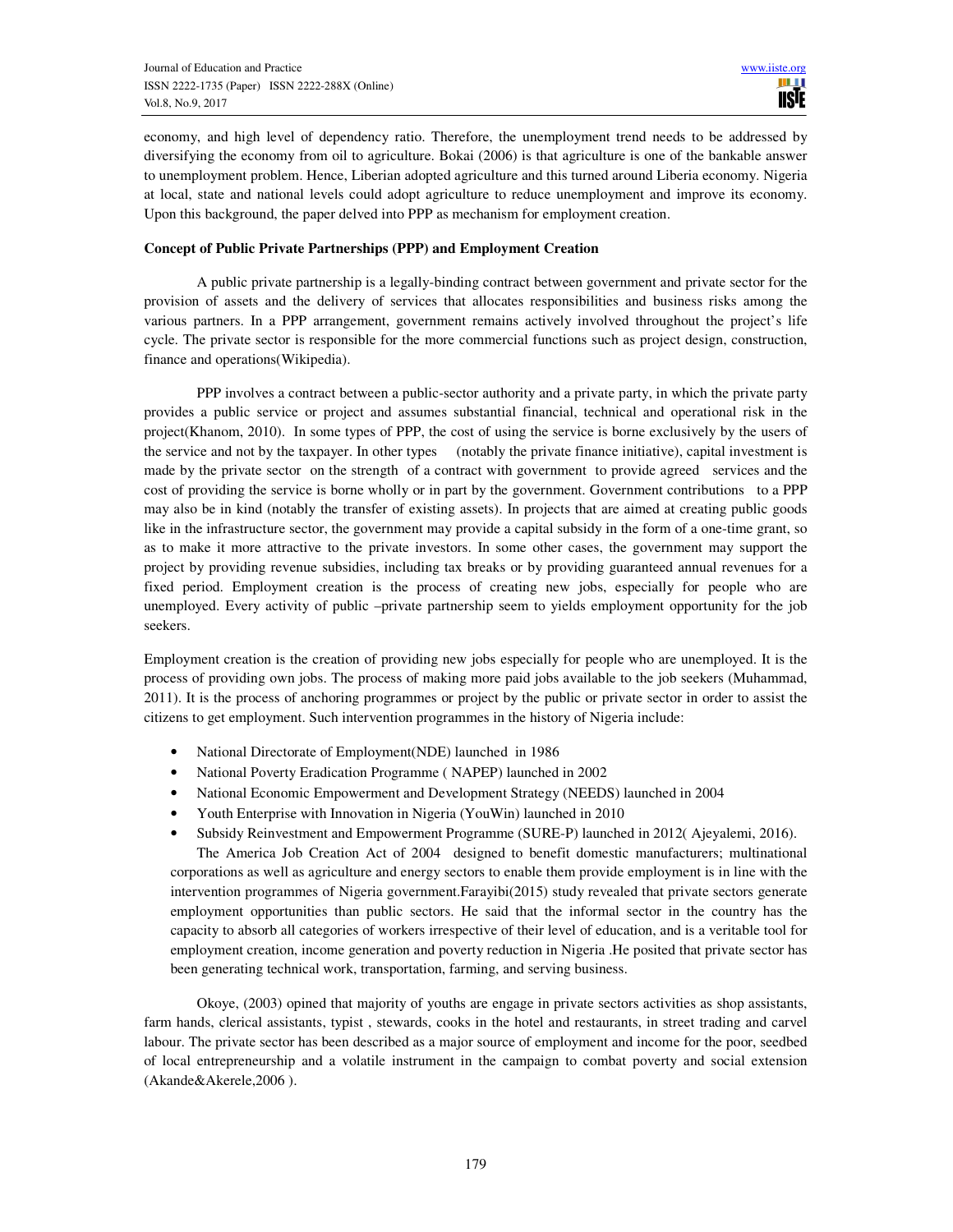In short, public – private partnership on employment creation could be conceived to imply legally binding contract between government and private sector for the investment on certain sector in an economy that will lead to the reduction in the level of unemployed people in an economy. Hence, Nigeria should shift a base mono-economy to diversified economy.

## **The Need of Public-Private Partnership for Employment Creation in Nigeria**

Public-Private Partnership will be of high benefit if the resources that are readily available in our immediate environment can be diligently tapped in order to create employment and to survive our nation. Good rapport between the public and private sector is the main determinant for the reality of partnership concept for employment creation. Iloh (2013) asserted that public-private partnership helped Nigerian's to overcome the challenges posed by the global contends that the initiative has prospects in attaining the availability of revenue, improved business environment and regulatory framework management. Therefore, this paper looked into public – private partnership for employment creation in Ekiti State Southwest Nigeria.

Ekiti State is one of the southwest states in Nigeria. It has sixteen local government areas with the population of 2,384,212 and ranked as number  $29<sup>th</sup>$  among the other states of the federation. It is disgusting that with the level of available resources in our environment, we are facing employment difficulties. It is obvious that the public sector have had series of problems of public sector like corruption, mismanagement, laziness, nepotism, tribalism, and among others.

The challenges mentioned earlier incapacitated the public sector, despite astute effort that have not yielded any positive results. The private sector seems to be waxing stronger in investment. Therefore, PPP concept can be used as mechanism for employment creation in the following areas.

#### **Public – Private Partnership and Agricultural activities**

The agricultural sector is the sector that accommodate large number of people in term of employment.

"Agriculture is the bedrock of any economy and that empowering farmers could turn Liberia's economy around because in his words most of Liberia's future jobs lie in the agro sector and its downstream activities and not in the renewable extractive industries"(Boakai, 2006).

 Ekiti people are fond of farming. The following crops are common with Ekiti State farmers Yam, Cassava, Citrus, Oil palm, Cocoa, Rice, Vegetables, Sugar cane, and Banana. Through PPP concept the young people can be organized, trained and empower to grow all these varieties of crops. It will create employment and at the same time boost the level of income to individual, local government areas, national and international business activities.

PPP can as well be useful to create employment for youths on animal production, take for instance poultry keeping, fish farming, bees keeping, and among others. It is a means of creating employment and increasing the productivity level. Through PPPprogramme farmers can still be empowered for rapid and sustainable level of production. Irrigation farming is uncommon in Ekiti state. Under PPP irrigation farming can be introduced, it will create employment, encourage massive production and round the year production. PPP could be introduced by identifying the various groups that are interested in Agriculture

#### **Public – Private Partnership and Small Scale Industries**

The concept of PPP is applicable to the establishment of small scale industries in the bid to create employment opportunities for all and sundry. The following production can be supported under small scale industries:- cassava flour production, starch production, cocoa drinks, chocolate, plantain chips,poundo yam powder , vegetable oil , dried locust beans,palm oil, since the raw materials are available in Ekiti State. There could be collaboration between the illiterate farmers and unemployed graduates. Unemployed graduate can be trained on how to go about any of the business on small scale bases and as well gives redeemable credit facilities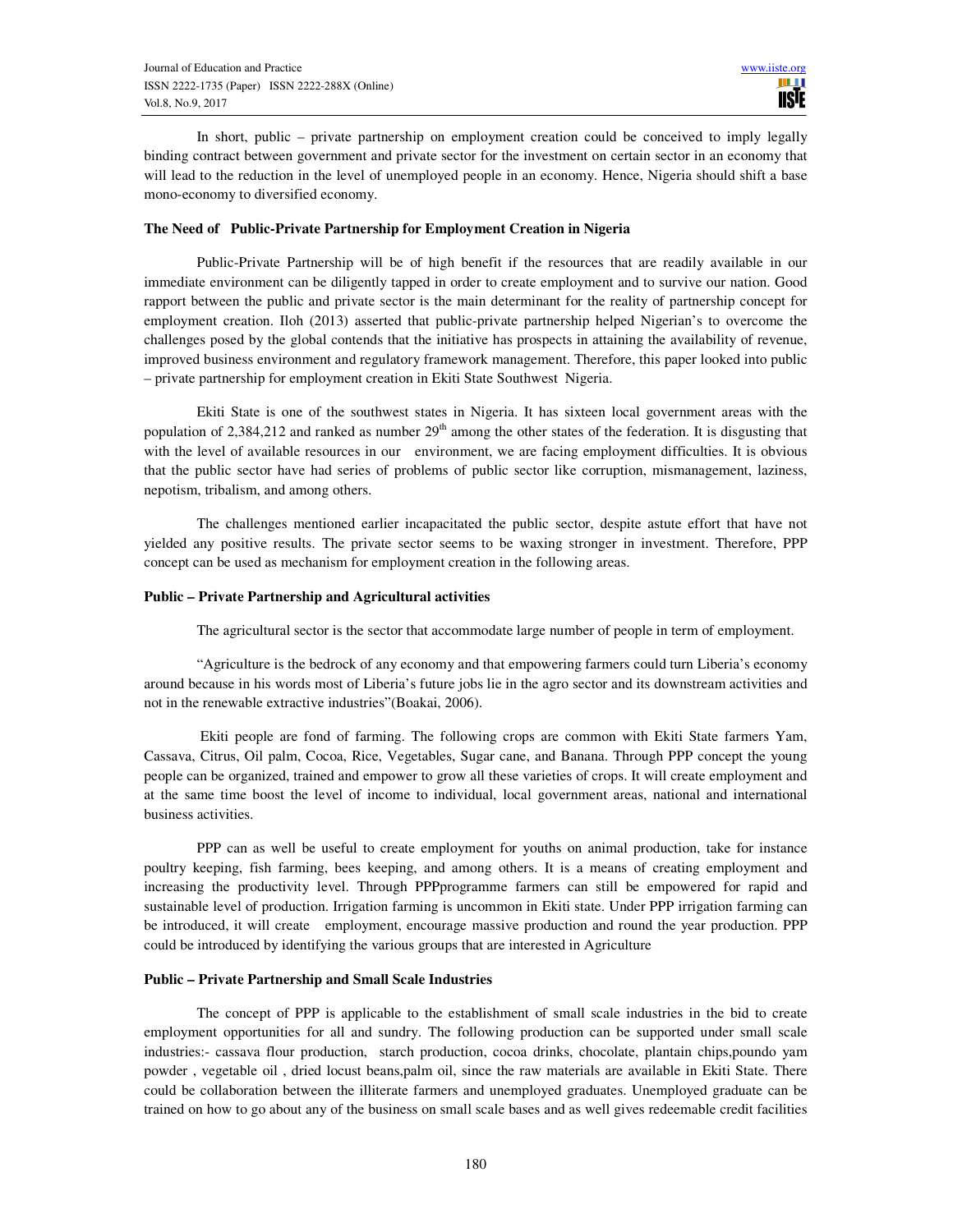after given reliable collateral security. The proprietor of the business will engaged himself and thereafter considers employment for more helping hands. As at the time of presenting this paper it is highly sympathetic that Ekiti State is not having any industry that can make best use of every available resource. PPP can start introducing small scale, medium scale and large scale that serve as an avenue for employment creation.

## **Public – Private Partnership and Tourism**

It is noteworthy that Ekiti State endowed with the spectacular natural resources in which the idea of PPP can be used to develop the place and as well create employment opportunity for many people. The places like Ikogosi warm spring water in Ekiti state, Ipole-Iloro water dam, Egbeoba dam,Ero dam, Olosuntarock,Oorele rock and Okutagbeokutaleri could be equipped to standard as tourist center. ICT center could be situated in such places to boost tourism. The essence is to generate income and at the same time create employment. Presently, the Ikogosi spring water has been produced and marketed inform of bottle water named "Gossy water". The company in partnership with Ekiti State government employed some graduates.

## **Public – Private Partnership and Education Sector**

The major and peculiar venture in Ekiti is education. The sector deals with the development of manpower. The quality of graduate from the sector determined the quality of existing manpower in the economy. The sector required huge amount of fund, capital and infrastructure to produce graduate that will be self-reliant and competent manpower to sustain the Nigeria economy. Obviously, government alone cannot undertake the cost of giving education to all and sundry. In Ekiti state there are renowned institutions like AfeBabalola University, Crown Polytechnic, Fabotas College of Technology, Olubunmo College of Technology, Nova College ,Petoa College and Tinuola Maximum College. Most interestingly AfeBabalola University, Ado Ekiti has been partner with the public institutions in Ekiti state, like Ekiti state University, Federal polytechnic, Ado Ekiti , Federal Teaching Hospital, Ido Ekiti in so many areas, this gives room for employment opportunity for skilled, semi-skilled and unskilled personnel. Therefore, there is the need for the public sector to support the private sector by teaming up with the school management to organize inductive, seminar, and conferences on capacity building for improved productivity and employment opportunity.

PPP in education sector can lead to the exchange of professional manpower and boost the studentship internship. Findings on research can shared between the public and private sectors. It can as well accelerate the teaching and learning of entrepreneurship concept which could later lead to employment creation.

#### **Public-Private Partnership and Health Sector**

There are no communities without health / maternity center but observably seems to be understaffing inadequate facilities. There is need for the public-private partnership on health sector for employment creation. The effort will help to boost the health services, to increase the number of existing hospital , clinic , and maternity and to provide necessary equipment for the skilled and semi – skilled health personnel to establish and operated in any of the community that are yet to gain access to the health facilities. Health is wealth. Awareness on environmental sanitation and waste management should be put in place using public – private partnership.

#### **Public-private partnership and Security Service**

 The issue of Herdsmen attack and kidnapping act may be curbed through the effort of PPP. For example the governments of Ekiti State collaborate with vigilante, local security and private security guards by training the unemployed people on security issue, hence create jobs for some unemployed graduates. Public sector alone cannot finance the requirement equipment to combat insecurity of life and properties, to control the level of social crime that poses dangers/ fears on every aspect of the country. The private sectors can partners with the government to raise professional private security that will be used to support the requirement equipment to combat insecurity of life and properties. This has been happening in most of public and private institutions like tertiary institutions, banks, industries and recreational center. The process will lead to employment creation because the numbers of manpower used will sooth up, that means employment opportunities were created.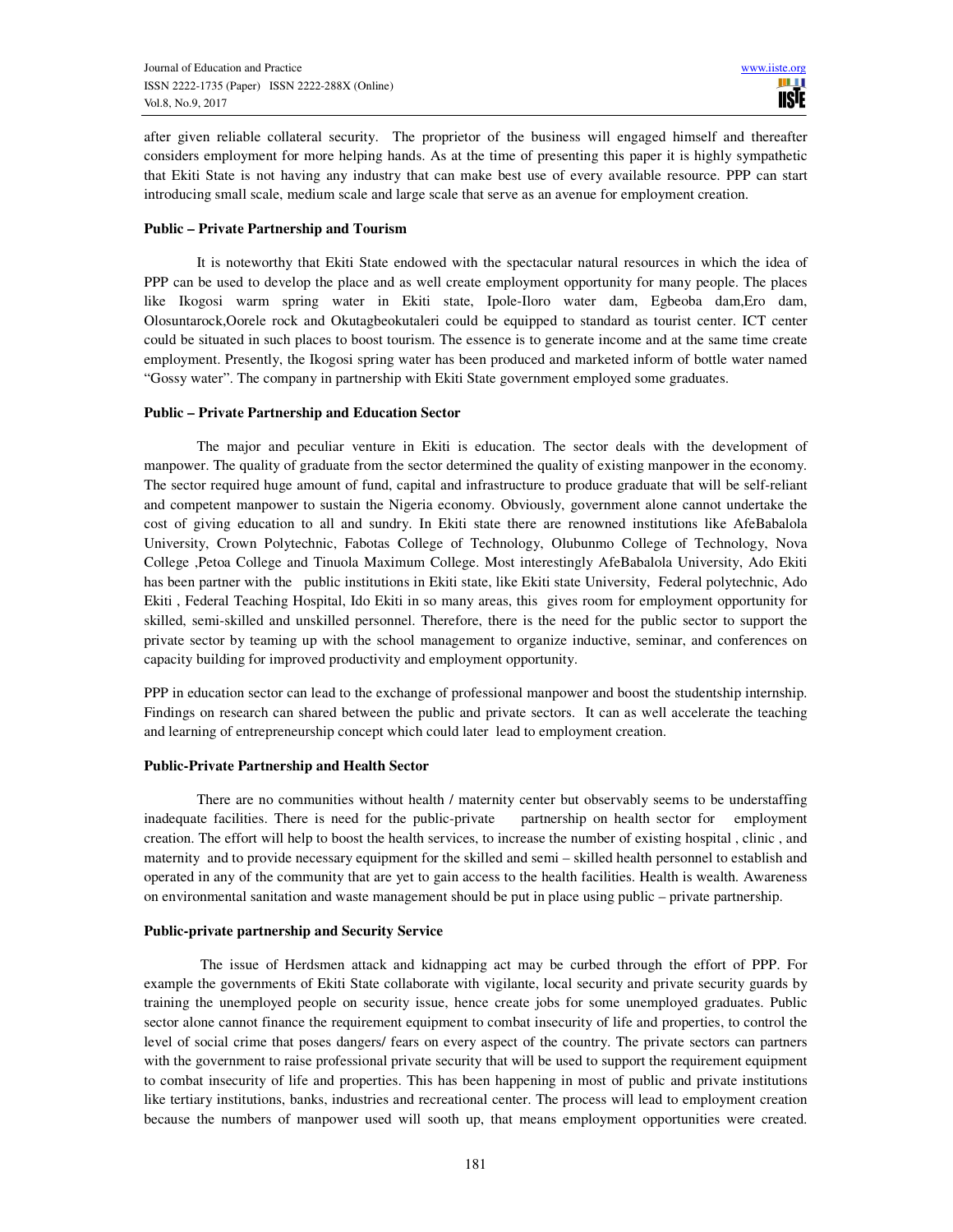Presently in Ekiti state, the Vigilante group, Man O war, WAI Brigade, Peace Corps, OPC has been recruiting interested youths and teamed up with the public security bodies.

## **Public – Private PartnershipandCommerce**

 Ekiti people are very vibrant in term of commercial activities. Every community is having market square that normally be in full business mood (buying and selling activities) every five – five days. It is a pity to remark that there are many raw materials and resources that have not been fully marketed, in which if it is fully marketed will not be problem of unemployment in the country. In Ekiti state PPP is useful to train and sensitize the able youths wandering about on the how to be involved in the marketing process of the available commodity in their immediate environment. The commodity like: maize, cassava, red oil, yam tuber, rice, pepper, melon, banana, oranges, sugarcane, locust beans, cocoa, cashew nut at inter –local market , inter – state market and supply to industries. This would lead to employment creation.

## **Public – Private Partnership andTransportation**

In Ekiti state land transportation system is available but government alone cannot shoulder the expenses and provision of vehicles, hence there is need for private sector partnership in order to create employment for large number of people seeking for job. In Ekiti state PPP can be used to provide buses, cars, tri –cycle, motor cycle to the interested youth under the hire purchase scheme. Large numbers of youths are found nearly in every community and major towns in Ekiti state riding motor cycle popularly known as " Okada". Some are university, polytechnic, and college graduates.

## **Benefits of Public-private partnership**

With the present situation in Ekiti state and host of other states in Nigeria, the idea of public – private partnership seems to be the best option for employment creation, as it is being perceived, that the public sector could no longer provide job for every able citizen again. The following are the possible benefits of public – private partnership in Ekiti state:

- 1. **Prompt Employment Opportunity**: Public-private partnership will lead to spontaneous and sustainable employment opportunity for every agile and able people looking for job.
- 2. **Increased Investment**: Public-private partnership concept will help to increase the volume of investment in the state. It will increase government internally generated revenue and as well improve household conditions of living.
- 3. M**anpower capacity building**: Public-private partnership will addressed the people looking for job, through training, sensitization, and empowerment programme on the available opportunity and how to go about it.
- 4. **Optimal utilization of resources**: Public-private partnershipconcept tends to create employment opportunity for all and sundry through efficient and effective utilization of the numerous resources that are available in our immediate environment. The gap between the available resources and utilization level will be narrowed through the PPP process (Okpara, 2012).
- 5. **Expert service accessibility**: Public-private partnership will give room for easy expert service accessibility. The private sector will not like to experience failure on any programme anchored on trust. The private sector will devote every expert in their possession to prove what they are for the success of any employment creation programme introduce by them.
- 6. **Economy stability**: Public-private partnership is useful to stabilize the economy of Ekiti state and any other states in Nigeria, because every available opportunity will be optimally utilized. Every resource will be tapped and all citizens will be employed, public and private revenue would no longer fluctuate.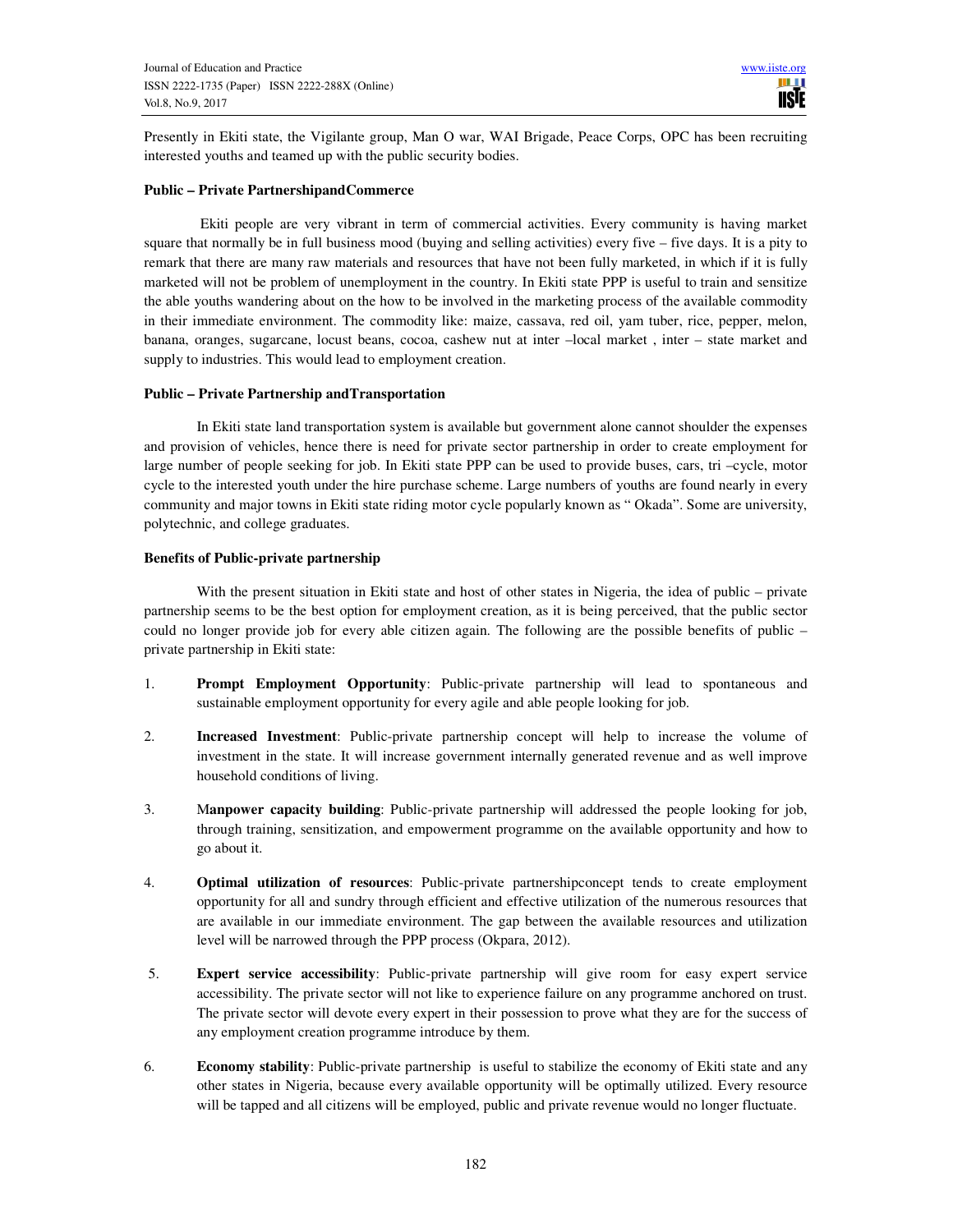7. **Political advantage**: There is political leverage to be gained from Public-private partnership in terms of public perception and financial management credentials, as projects are delivered on time with less impact on the budget and provide superior quality infrastructure or services( Colverson, 2012) .

# **Challenges to the effectiveness of Public-private partnership on employment creation in Ekiti state**

With what Ekiti state and other states in Nigeria is currently facing on workers salary issue, capital project finance and large number of unemployed youths, the idea of PPP seems to be the best option for employment creation and to generate fund for the public and private sectors. But the following observable listed points could stand as impediment for public – private partnership as means of employment creation:

1**. Unstable political climate**: The Unstable political climate in Nigeria seems to have frustrated the positive rationale of PPP. The changes that occurred in the ruling party always accompany with the discontinuity of any policy been anchored by the predecessor. In a situation like that private partners used to be grossly affected.

2. **High level of inflation in the economy**: The level of inflation in Nigeria is very critical. It is always difficult for investment to thrive in an unstable economy. Price of raw materials, goods and services keep on soothing up astronomically. It makes things difficult for any potential investors or partners. It is always hard when the burden of fund provision is being borne by the private sector because of the price fluctuations.

3. **Unresponsive attitude to change**: From experience, it seems that averages Nigerian are not ready to adapt with the new development. The reason is that in some decades ago, it is very easy and convenient to secure white collar job. The situation where employers were vigorously pursued the fresh graduate, to come and join their services with plenty welfare packages to attract employee. But with the present situation, the story is no more the same again. Hence, majority off unemployed people are still finding if difficult to adapt with the possible options to be self-dependent in area of agriculture.

4. **Inadequate financial support**: It is quite sympathetic that most of self-employed and skill acquisition programme carried out in Nigeria for the young school leavers and host of others have not been backed with the provision of granting financial support to the prospective people that may be interested to embark on any typical small scale business. Through, private bodies have tried in the areas capacity building training but the loophole is how to help the beneficiary to secure credit facilities.

5. **Poor planning and implementation**: In Nigeria context, one of the major challenges of PPP is poor planning and implementation system. Experience has shown that there is always be no link between the body that will be involved in planning and the implementation. The PPP always seems to have problem with the public sector agencies. It seems that the private sector is always skeptical to dabble into the public project investment. Poor planning will no doubt resulted in to poor implementation and poor evaluation. No wonder Adebayo (2009) study recommend adequate planning and feasibility survey to improve implementation for successful business that will lead to self-dependent.

6. **Bottleneck condition for the establishment**: The issue of CAC, FIRS and multiple taxes seems to make things difficult for ease employment creation. The condition seems to be too tough, because supposed to make things difficult for ease employment creation. The condition seems to be too tough. Because supposed to encourage the unemployment people to go into investment with fewer burdens that help them to stand on their own and start employing others ( Egboh&Chukwuemeka, 2012).

7. **Quick anticipation for business profit**: It seems that many investors do not normally allow their business to grow very well before they can talk of profit. Some do misuse the investment money and thereafter experienced business collapsed

8. Inadequate equipment for harvesting crops e.g. pepper, okro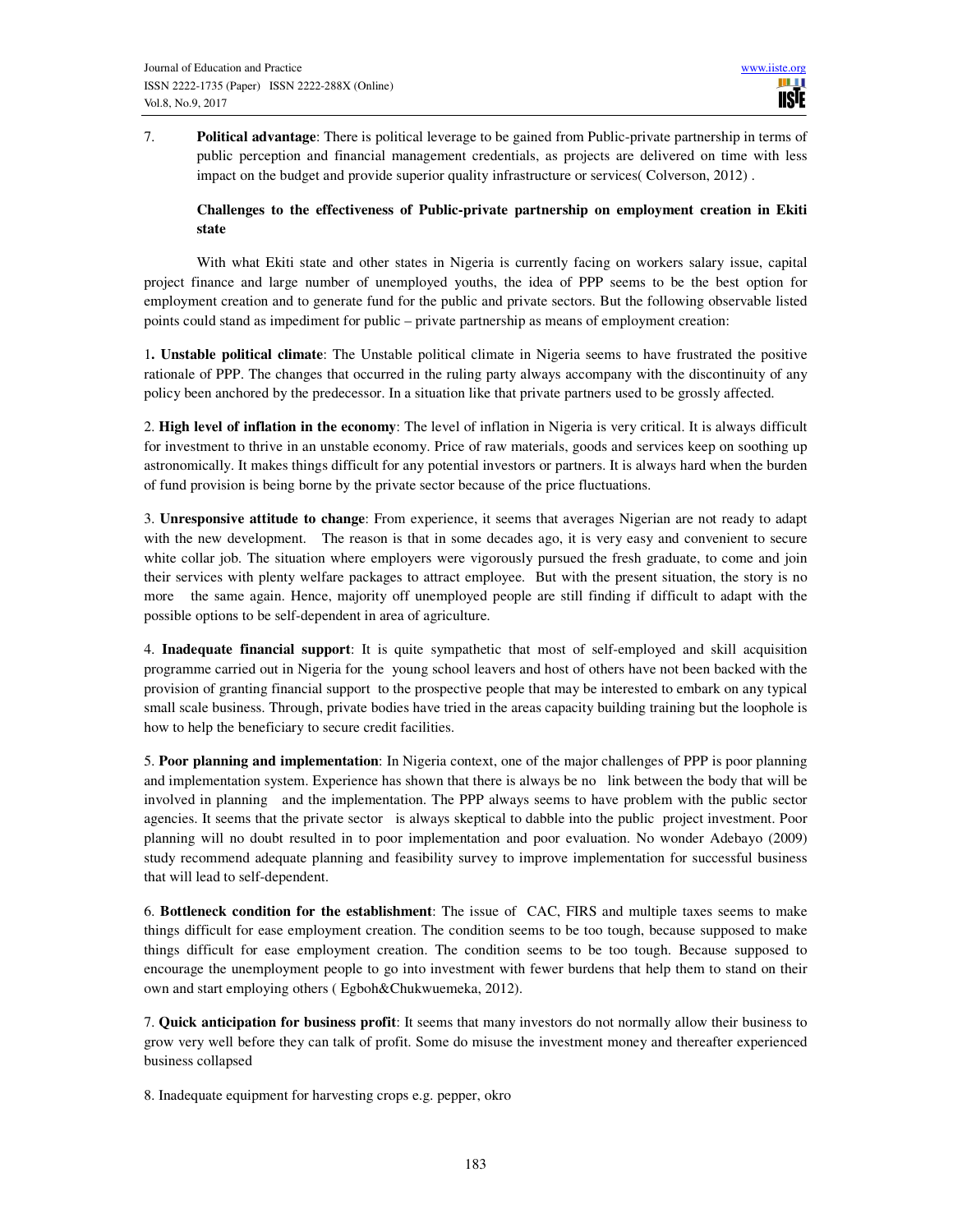9. Inadequate storage facilities for perishable foods e.g.ripe plantain, pepper, fruits etc.

#### **Conclusion and Recommendation**

This paper concludes with the emphasis on the fact that public-private partnership is the best measure to create employment opportunity and to save the Nigeria from monoculture economy system to diversified economy.

The paper recommended the following:

- Tapping of resources available in the socio-political zones to create jobs and vibrant economic policies
- Stable political climate which be put in place to enhance effective partnership between public and private sectors for employment creation.
- Every Nigerian should make best use of the available resources in their immediate environment to create employment for themselves and
- Government should create an enabling environment that will enable PPP concept to succeed in our states and country at large.
- Vibrant economic policies should be instituted by the public to allay private sectors fear on investment.

## **References**

Adebayo, F.A. & Tope-Oke, A (2015). Graduate output in Nigeria tertiary institutions. The imperative questions for sustainable transformation. Paper presented at Herpnet Conferences on Higher Education held at the school of Education, University of the Witwatersand, Johannesburg, South Africa.

Adebayo, F.A. (2009). Management strategies and challenges for self-dependency in Ekiti State Nigeria. *Nigeria Journal of Educational Administration and Planning.Vol.9 (1). Pp. 1-12.* 

Ajeyalemi, D. (2016). Tackling the problem of unemployment in Nigeria. A lead paper presented at Fafunwa Educational Foundation Conference held between  $21<sup>st</sup> - 23<sup>rd</sup>$  Sept. 2016 at UNILAG.

Akande ,S.O.&Akerele , W.O. (2006).Employment Generation in the Informal Sector. Nigeria institution of social and economic research, NISER , Ibadan 2006

Boakar, J.N. (2006). Agriculture the future of Liberia Job Creation.infor@josephboakar.com. Retrieved on 15 /6/2016.

Colverson, S. (2012).Harnessing the Power of Public – Private Partnership: The Role of Hybrid Financing Strategies in Sustainable Dvelopment. Available online at http:// www.iisd.org/markets/ procurement.

Egboh, E.A. &Chukwuemeka, E. (2012). Public – Private Partnership in Nigeria: The Challenge of Human Relations Management. *Kuwait Chapter of Arabian Journal of Business and Management Review. Vol.1 No.5* 

Farayibi, A.O. (2005).Employment Creation Potentials of the Informal Sector in Nigeria. Research on Humanities and Social Sciences.Vol.5 ,No.23 www .iiste .org

- Idumange, J. (2012). Unemployment in Nigeria: Role of Public and Private Sector. Feature Article. 7<sup>th</sup> December, 2012.
- Iloh, J.O. (2013). Public –Private Partnership and Social Service Reform in Nigeria: 1999 -2007. *Journal of Educational and Social Research.Vol. 3. No.10, December 2013. Pp. 101-108*.